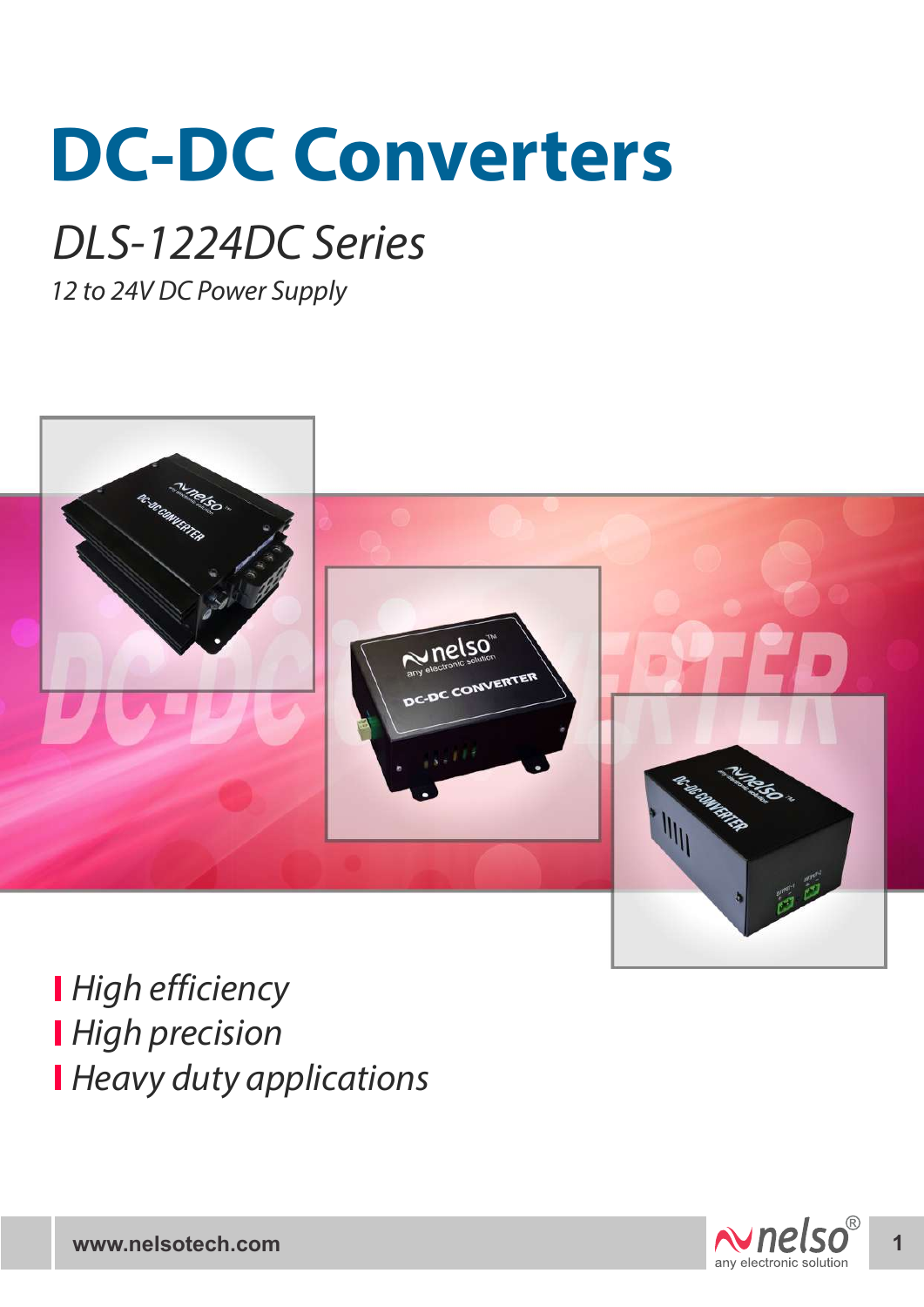

### *Applications:*

- . Automotive
- . Telecommunications
- . Distributed power
- . Defense
- . Aerospace
- Aerospa<br>• Medical
- . And other applications requiring high efficiency

## **10-16 VDC Input and 24VDC output**

#### *General Description:*

Nelso<sup>®</sup> is manufacturer of high precision, high reliability DC-DC Converter in Kolkata, India. This product is designed to provide 12V to 24V power conversion for heavy duty applications.

**DLS-1224DC Series DC-DC Converter Datasheet**

#### *Features:*

- I CULUICS.<br>• Input-output isolation
- Input-output is<br>• High efficiency
- High efficiency<br>• High precision
- High precision<br>• Wide input voltage range
- Wide input voltage rang<br>• Over-voltage protection
- Under voltage protection .
- Under voltage protection<br>• Reverse polarity protection
- Reverse polarity protection<br>• Voltage transient protection
- Voltage transient pro<br>• Over load protection
- Over load protection<br>• Short circuit protection

#### *Quick Reference Data:*

| Model No.                | Input | Output<br>Voltage Voltage Current | Output | <b>Efficiency</b> | Ripple    |
|--------------------------|-------|-----------------------------------|--------|-------------------|-----------|
| DLS-1224DC 12V DC 24V DC |       |                                   | 3A-10A | $>80\%$           | $<$ 150mV |

#### *Electrical Specification:*

| Input Voltage:                      | 10V DC to 16V DC                       |  |  |
|-------------------------------------|----------------------------------------|--|--|
| <b>Output Voltage:</b>              | 24V DC (Regulated)                     |  |  |
| <b>Output Current / Wattage:</b>    | 3A to 10 A / 72W to 240W               |  |  |
| <b>Reverse Polarity:</b>            | 30V <sub>DC</sub>                      |  |  |
| Line Regulation:                    | ±1%                                    |  |  |
| <b>Load Regulation:</b>             | $±$ 5% at terminal block               |  |  |
| <b>Switching Frequency:</b>         | 80 KHz                                 |  |  |
| <b>Efficiency:</b>                  | >80% Typical                           |  |  |
| Topology:                           | Transformer isolated forward converter |  |  |
| <b>Operating Temperature:</b>       | -20 to 80 $^{\circ}$ C                 |  |  |
| Humidity:                           | Up to 95% RH                           |  |  |
| <b>Heat Sink Temperature:</b>       | $100^{\circ}$ C                        |  |  |
| <b>Storage Temperature Range:</b>   | $-55^{\circ}$ C to + 105 $^{\circ}$ C  |  |  |
| Weight:                             | 1200gm                                 |  |  |
| Dimension (Height x width x depth): | 193 x 142 x 70 mm                      |  |  |